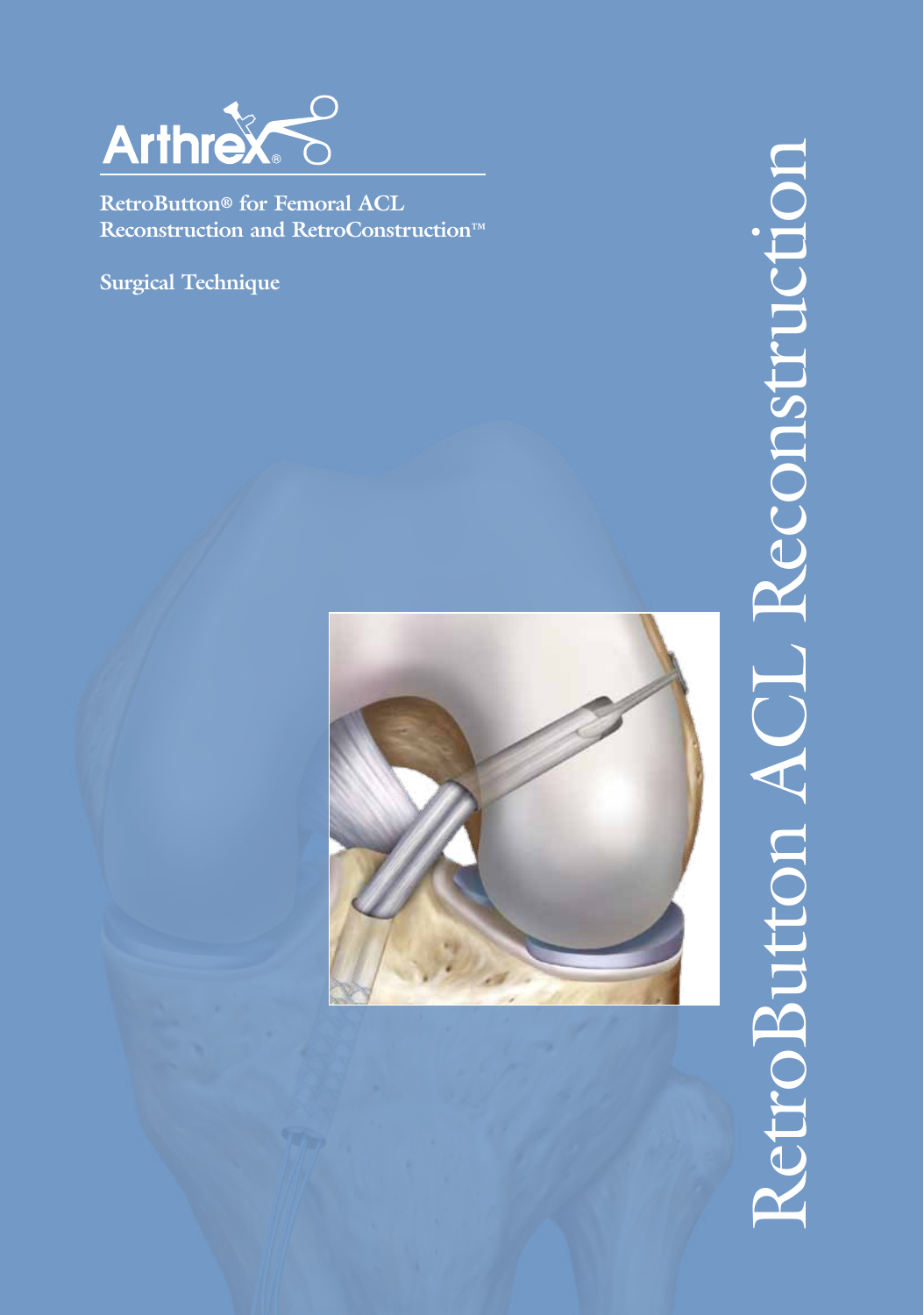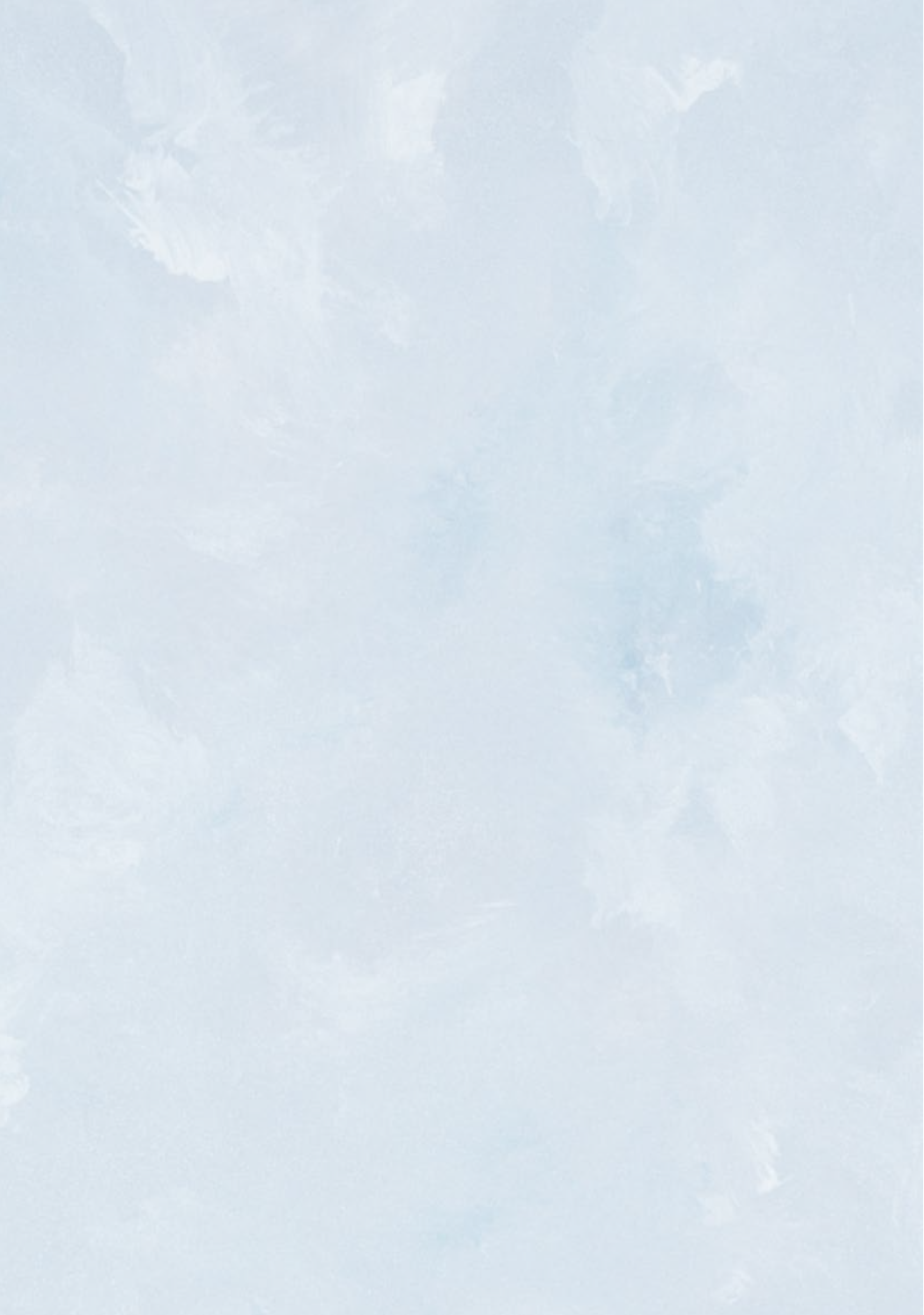### **STRONGER and SIMPLER ACL GRAFT FIXATION**

The Arthrex RetroButton passes through a guide pin hole to preserve cortical bone for enhanced cortical bone fixation and eliminates the need for overdrilling with larger diameter cannulated drills.

The sturdy, titanium button in two length options has a continuous ultra-high molecular weight polyethylene (UHMWPE) loop with wider surface profile to provide superior strength, stiffness and load distribution.

The RetroButton, in conjunction with RetroConstruction, medial portal or transtibial femoral socket drilling techniques, provides the meticulous surgeon with every anatomical tunnel placement option.





### **SIMPLER**

- No overdrilling
- Simplified measuring technique with the RetroButton Drill Pin II
- RetroButton is passed through a guide pin hole, reducing steps and preserving bone
- Implant is preassembled and ready to use out of the package
- Self-flipping button design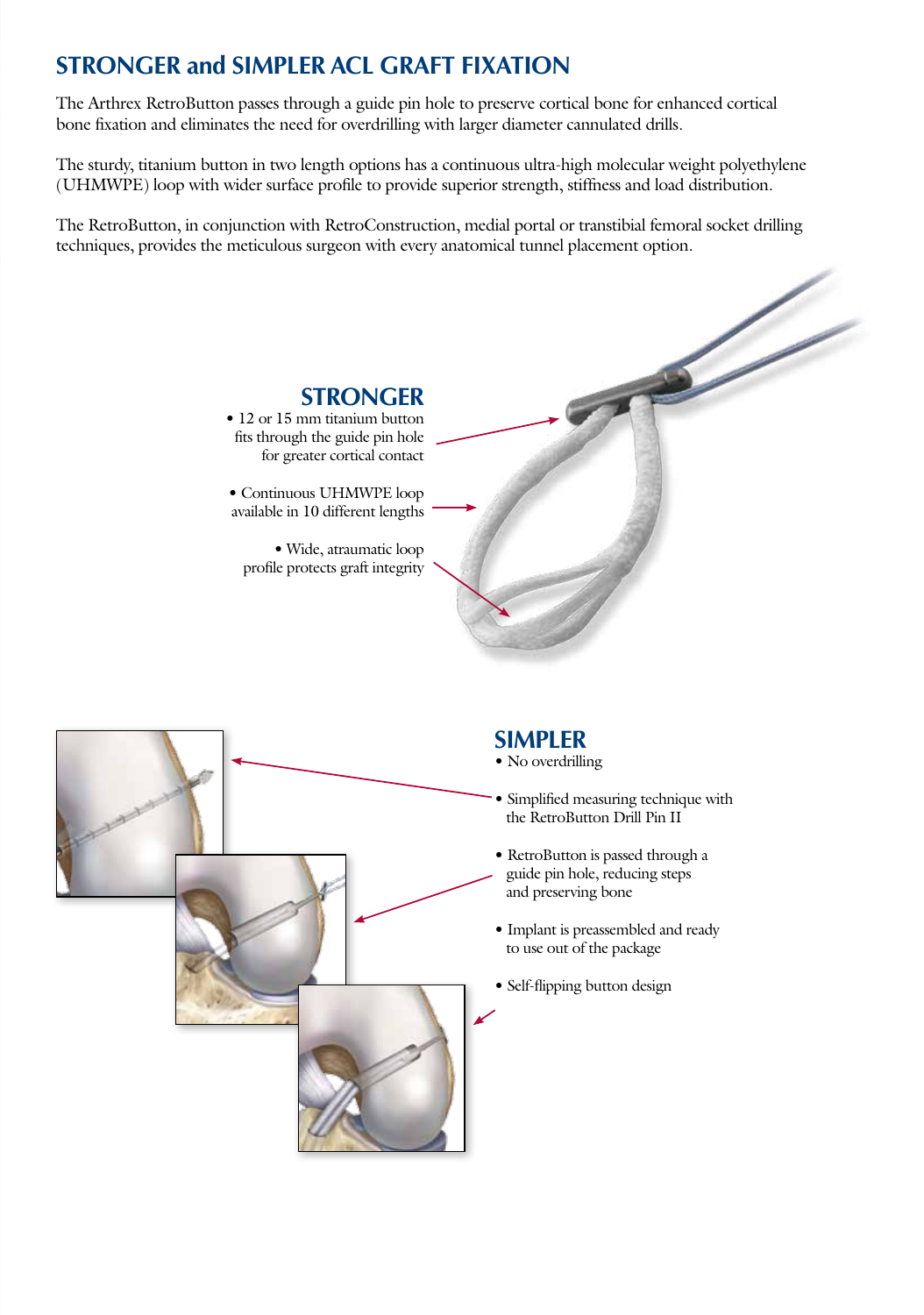### **FREEDOM IN ANATOMIC ACL RECONSTRUCTION**

The versatile RetroButton can be used with Transtibial, Transportal and RetroConstruction techniques allowing surgeons unmatched freedom in femoral socket placement for primary ACLR, revision ACLR and pediatric ACLR.

Use with Transtibial ACL Guides for single incision ACLR

> Use with Transportal ACL Guides and Low Profile Reamers for anteromedial portal approach

> > Use with FlipCutter for outside/in approach (see technique guide LB0169)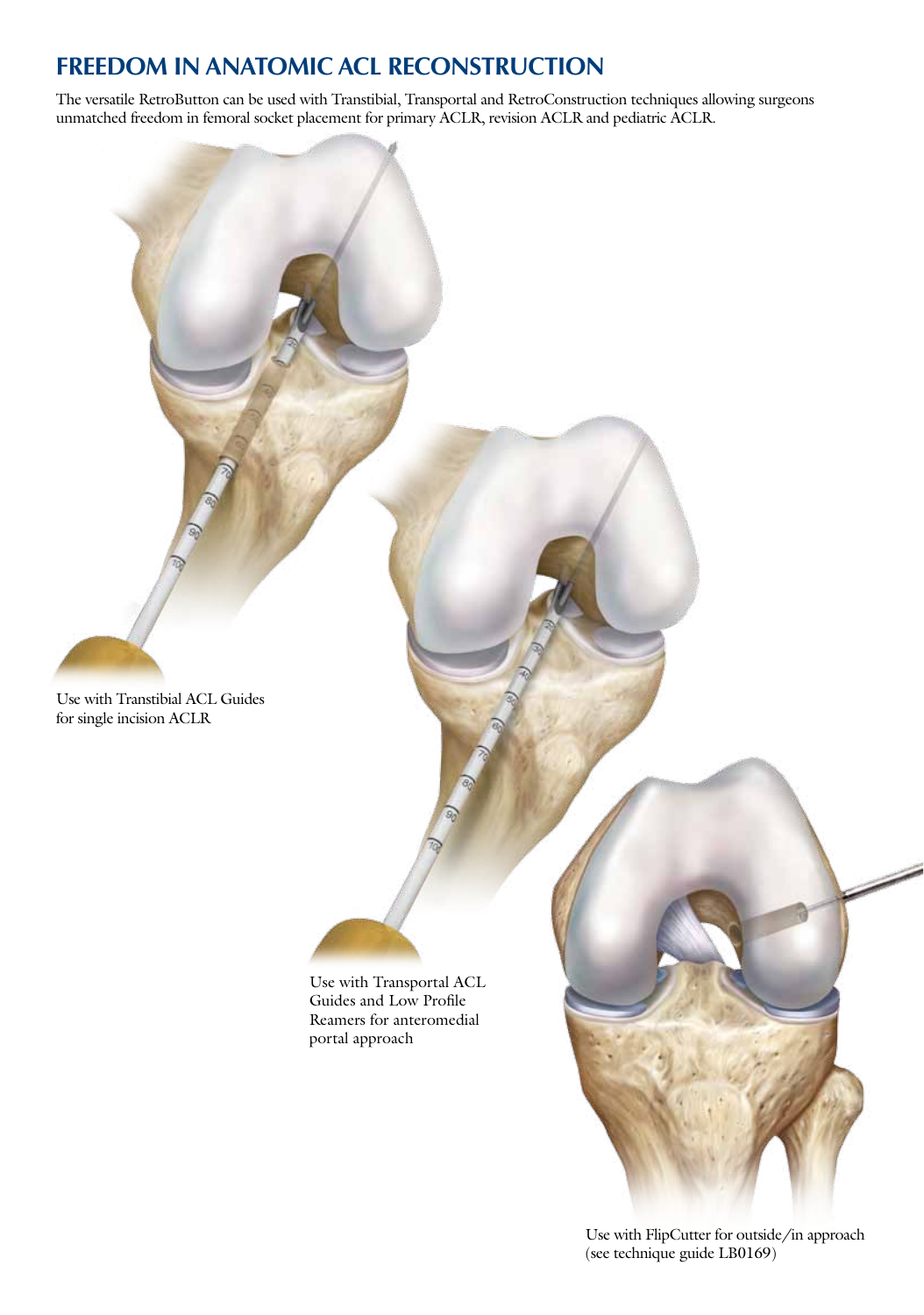

Preload the RetroButton Drill Pin II into the Transtibial ACL Drill Guide (TTG) or the Transportal ACL Guide (TPG) by placing the pin through the cannulated tip. The RetroButton Pin II has a spade tip that should rest just above the cannulation of the TTG/TPG.



Place the ACL guide against the femur and drill the RetroButton Pin II through the femur until it exits the lateral cortex. Remove the drill and guide from the pin.



Pull back on the pin by hand until the back edge of the pin tip engages the outer cortex.

Read the measurement on the pin at the notch - this is the intraosseous length. Make note of this length, as it is crucial to correct RetroButton sizing. In this example, 50 mm.



Drill the femoral socket approximately 10 mm deeper than the desired amount of graft in the socket. *Note: In this example, the socket was drilled to 35 mm in order to have at least 25 mm of graft in the socket.*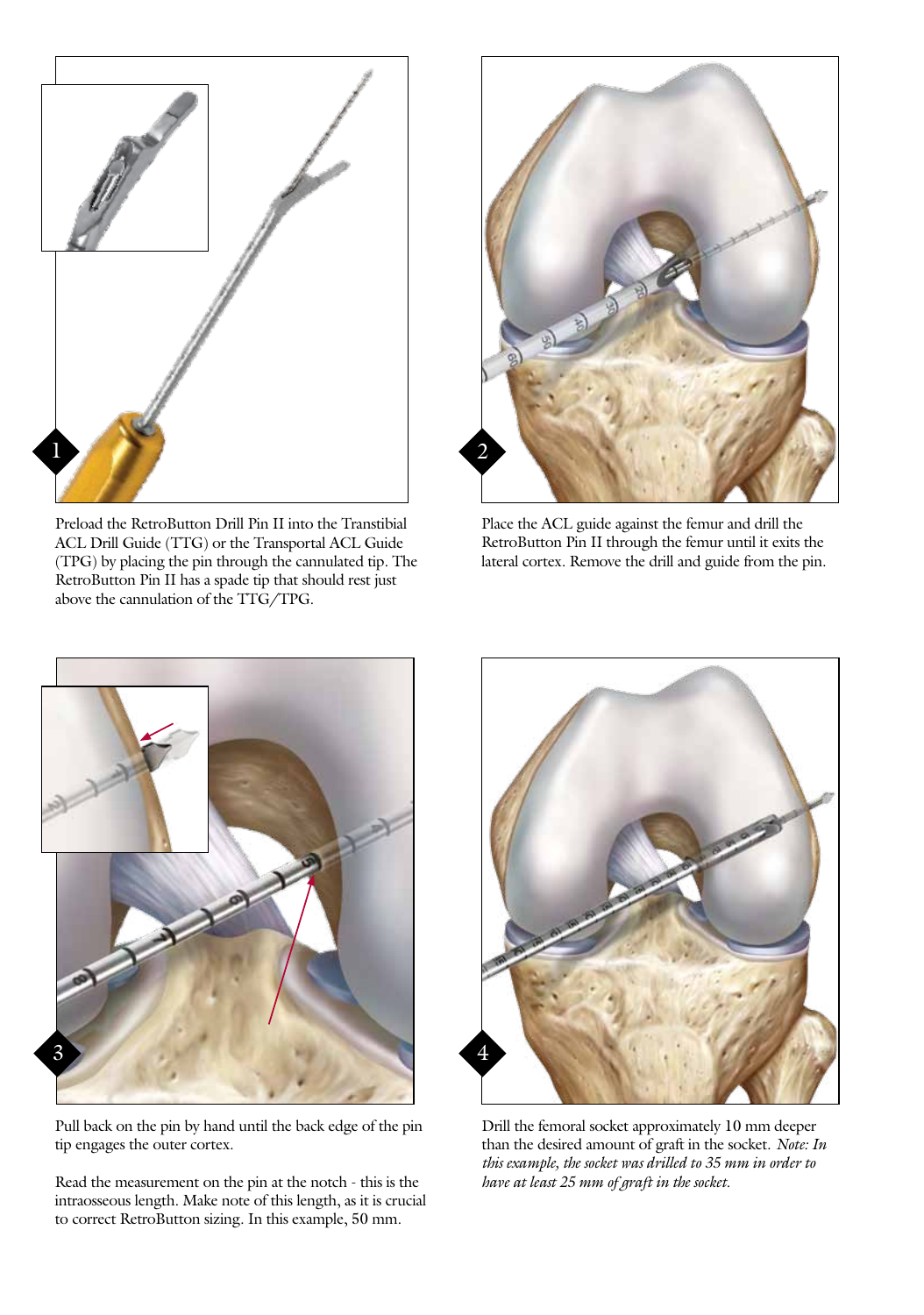### **IMPLANT SIZING**

RetroButtons are available in 12 mm and 15 mm titanium button lengths and loop sizes from 15 mm to 60 mm in 5 mm increments. Use the following formula to choose the appropriate length of loop.

*For 12 mm titanium buttons:*

Transosseous length – socket length + 10 = RetroButton loop length

*For 15 mm titanium buttons:*

Transosseous length – socket length + 12 = RetroButton loop length

*Example: for 12 mm titanium button:* Transosseous length 50 mm – socket length 30 mm + 10 = 30 mm loop length

*Note: For grafts thicker than 8 mm in diameter, round up to the next largest loop size.*

### **GRAFT PREPARATION**

The graft is folded in half over the RetroButton loop and tension is applied. A sterile marker is used to draw a line on the graft a distance that equals the femoral socket from the looped end of the graft. This will be used to indicate when the button has exited the femoral cortex.



*Warning: Do not add additional suture to the RetroButton, as this may impede passage through the femur*

## **GRAFT PASSING FEMORAL FIXATION**



Use the eyelet in the RetroButton Drill Pin II or a passing suture to pull the RetroButton sutures through the femur. The top of the RetroButton should be facing lateral to facilitate deployment. Pull the graft into the socket until the marker line enters the femoral socket. This ensures the button has exited the femur.



tensioned and fixed on the tibial side. The passing suture can be removed.

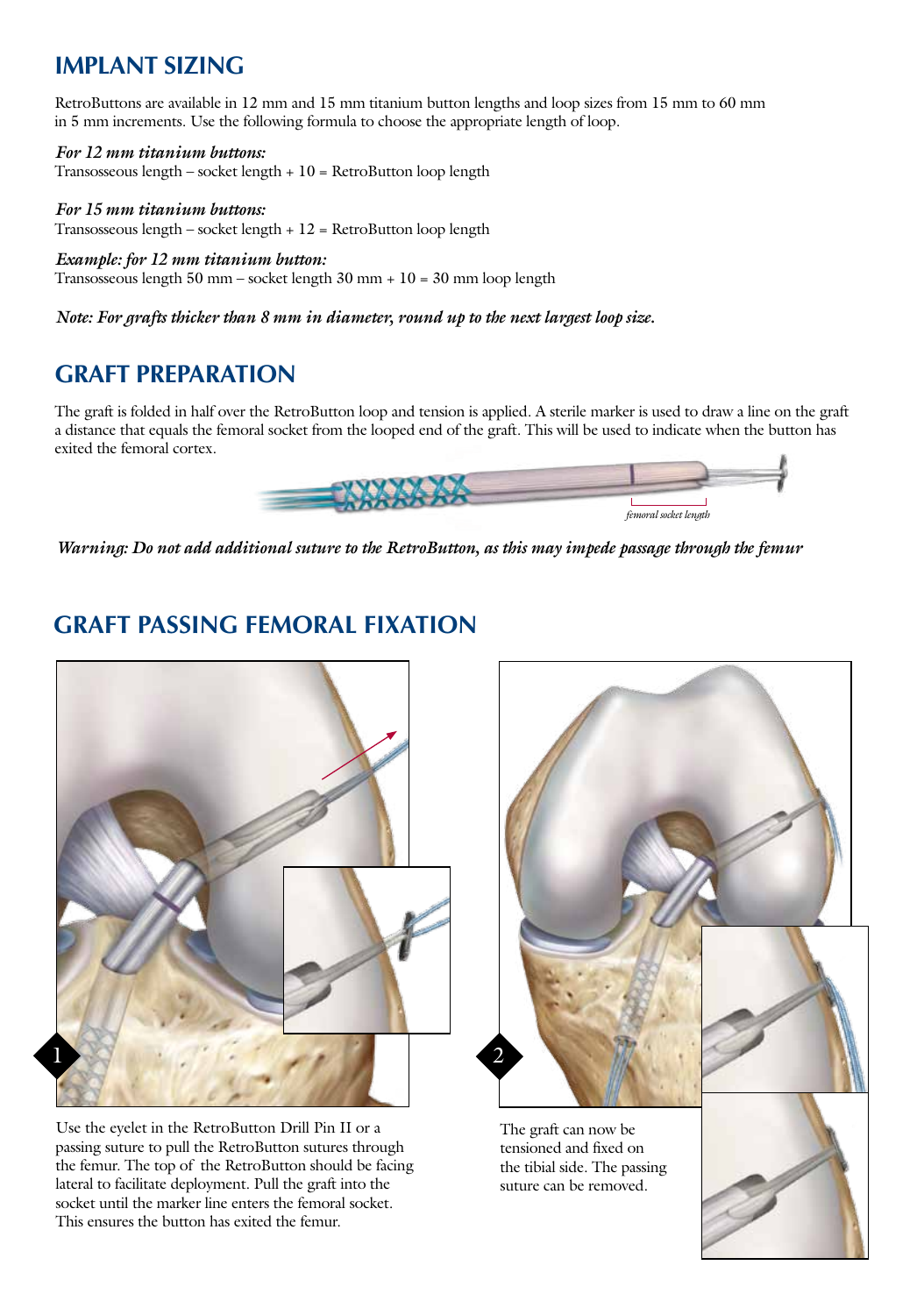# *Ordering Information*

| 12 mm titanium RetroButtons:                    |            |                  |
|-------------------------------------------------|------------|------------------|
| RetroButton, 15 mm loop                         | AR-1588-15 |                  |
| RetroButton, 20 mm loop                         | AR-1588-20 |                  |
| RetroButton, 25 mm loop                         | AR-1588-25 |                  |
| RetroButton, 30 mm loop                         | AR-1588-30 |                  |
| RetroButton, 35 mm loop                         | AR-1588-35 |                  |
| RetroButton, 40 mm loop                         | AR-1588-40 |                  |
| RetroButton, 45 mm loop                         | AR-1588-45 |                  |
| RetroButton, 50 mm loop                         | AR-1588-50 |                  |
| RetroButton, 55 mm loop                         | AR-1588-55 |                  |
| RetroButton, 60 mm loop                         | AR-1588-60 |                  |
| 15 mm titanium RetroButtons:                    |            |                  |
| RetroButton, long, 15 mm loop                   | AR-1589-15 |                  |
| RetroButton, long, 20 mm loop                   |            |                  |
|                                                 | AR-1589-20 |                  |
| RetroButton, long, 25 mm loop                   | AR-1589-25 |                  |
| RetroButton, long, 30 mm loop                   | AR-1589-30 |                  |
| RetroButton, long, 35 mm loop                   | AR-1589-35 |                  |
| RetroButton, long, 40 mm loop                   | AR-1589-40 |                  |
| RetroButton, long, 45 mm loop                   | AR-1589-45 |                  |
| RetroButton, long, 50 mm loop                   | AR-1589-50 |                  |
| RetroButton, long, 55 mm loop                   | AR-1589-55 |                  |
| RetroButton, long, 60 mm loop                   | AR-1589-60 |                  |
| Accessories:                                    |            |                  |
| RetroButton Drill Pin II                        |            | AR-1595          |
| <b>RetroButton Graft Prep Station</b>           |            | AR-1588GP        |
| Transtibial Femoral ACL Drill Guide (TTG), 4 mm |            | AR-1806          |
| Transtibial Femoral ACL Drill Guide (TTG), 5 mm |            | AR-1803          |
| Transtibial Femoral ACL Drill Guide (TTG), 6 mm |            | AR-1804          |
| Transtibial Femoral ACL Drill Guide (TTG), 7 mm |            | AR-1801          |
| Transtibial Femoral ACL Drill Guide (TTG), 8 mm |            | AR-1805          |
| Transportal ACL Guide (TPG), 4 mm               |            | AR-1800-04       |
| Transportal ACL Guide (TPG), 5 mm               |            | AR-1800-05       |
| Transportal ACL Guide (TPG), 6 mm               |            | AR-1800-06       |
| Transportal ACL Guide (TPG), 7 mm               |            | AR-1800-07       |
| Transportal ACL Guide (TPG), 8 mm               |            | AR-1800-08       |
| Low Profile Reamer, 5 mm                        |            | AR-1405LP        |
| Low Profile Reamer, 6 mm                        |            | AR-1406LP        |
| Low Profile Reamer, 7 mm                        |            | AR-1407LP        |
| Low Profile Reamer, 8 mm                        |            | AR-1408LP        |
| Low Profile Reamer, 9 mm                        |            | AR-1409LP        |
| Low Profile Reamer, 10 mm                       |            | AR-1410LP        |
| Low Profile Reamer, 11 mm                       |            | <b>AR-1411LP</b> |
|                                                 |            |                  |